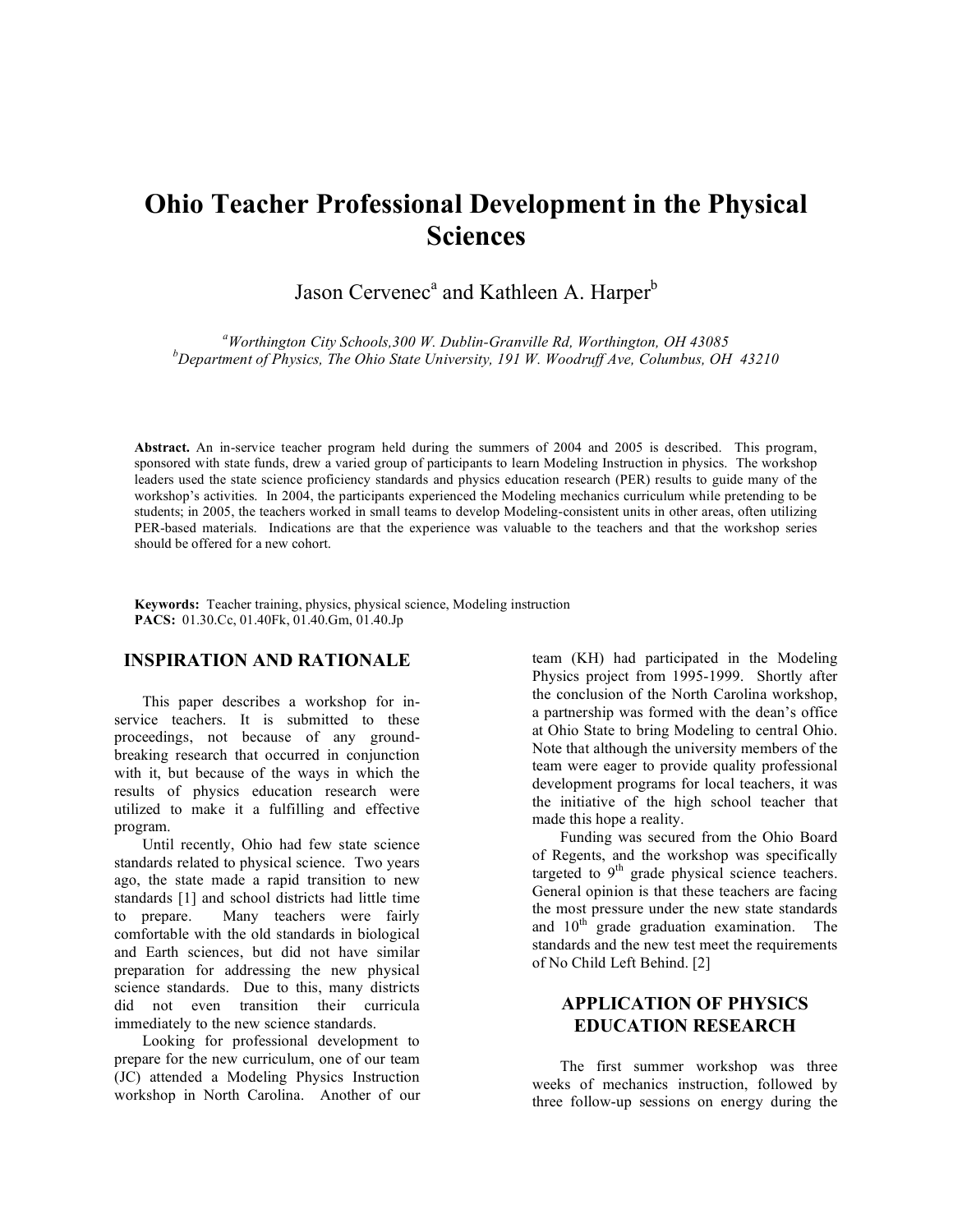school year. The majority of the workshop materials and basic format, designed by Arizona State University, have been used rather uniformly for workshops throughout the country over the past decade. [3] As is true of all Modeling workshops, the first summer was structured to teach participants mechanics content and introduce them to Modeling methods. Part of the process has participants play the role of students to model how activities will transpire in the classroom. Participants eventually facilitate group discussions to build their confidence using Socratic discourse. Whiteboards are used extensively as common spaces for student groups to write lab results and problem set solutions. These are then shared with the class as a basis for promoting scientific discourse.

The second summer, 19 of the original 22 teachers returned. Participants spent most of the time working in groups of 3-5 to design a modeling instruction unit for content in their courses. Units were designed around a central model and included teacher notes, student activities, and worksheets. Additionally, each unit was required to explicitly identify the state standards it addressed. This second summer brought participants full circle, having learned from already established modeling units the first summer to using units of their own design during the school year. One of the primary goals of the second summer was to force participants to see the important features of a modeling unit and become comfortable transferring these features to a new domain. Another goal was for participants to leave with ready-to-use materials for the following year.

During both summers, daily reading and discussions brought physics education research (PER) results that were relevant to the high school physical science and physics classroom directly to participants. The first summer's readings focused on general PER results, as well as student misconceptions in mechanics. [4] The second summer's readings fit into two categories: student understanding of the topics in the teachers' curricular units [5] and general PER-based curricular innovations. [6] It was required that participants include several features from PER in their units. For example, each teacher was required to write two problems in non-traditional formats for inclusion. Furthermore, the facilitators exposed the teachers to additional research-based instructional tools, such as Weekly Reports, [7] team agreements, and other cooperative learning

tools. [8] The third goal was to present participants with best-practices and introduce them to resources that prompted professional discussion.

Professional discussions were extended by bringing in two distinguished speakers involved with PER. One was a modeling high school teacher who has done some PER; the other was a well-known PER researcher. Both speakers addressed the workshop and then met with individual groups to discuss the development of their units. Each speaker brought unique insight for participants to consider.

The professional development will continue through this coming school year via several vehicles. The participants will be teaching the mechanics content for the second time since taking the initial workshop and will work on refining their use of these materials, as well as their Socratic dialogue skills. Then, as they move into the second-semester topics, they will have the opportunity to try out the materials that they and their colleagues developed this past year and make suggestions for improvements. These activities empower the participants to conduct action research in their own classrooms. Pre- and post-test data will be taken where appropriate, validated instruments exist.

Another professional development support has been the formation of triads, based upon the work of Soter et al. [9] Participants were placed in groups of three, heterogeneously with respect to curriculum development topic. The groups met near the end of the summer session to determine what kinds of feedback they could usefully provide each other. Each teacher's classroom will be visited twice by his or her triad colleagues; grant funds will defray the cost of substitute teachers for these days. It is expected that participants will benefit not only from being observed, but also from observing others.

#### **PROGRAM DESIGN**

An exciting feature of this program is that it results from a partnership between The Ohio State University, Worthington City Schools (a suburban district) and Columbus Public Schools (an urban district). The participants have a wide range of teaching experience; coming from suburban and urban districts, with many years and few years teaching experience, with a variety of science content backgrounds, and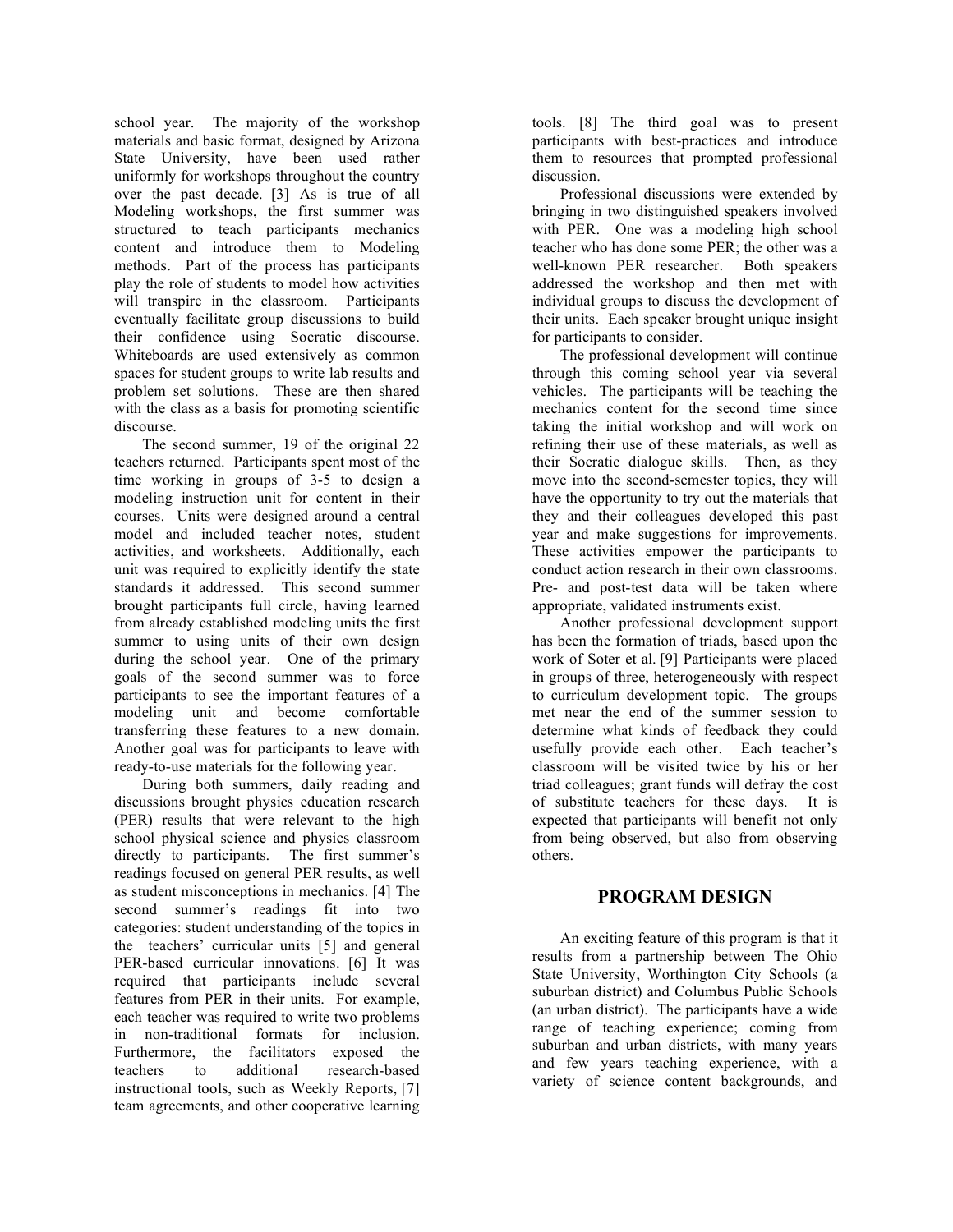those for whom teaching is a second rather than a first career.

The program was tailored primarily for freshman physical science, but still met the needs of participants who teach predominantly chemistry, physics, or mathematics. The grant furnished participants with a small budget to purchase some supplies to support the implementation of modeling instruction. Each teacher also received whiteboards, markers, and teaching texts.

## **PROGRAM EFFECTIVENESS**

As part of the formal evaluation of the program's first year, all teachers were given the FCI as a pre- and post-test. The normalized gain for this group was 0.60. Also, pre- and postsurveys indicate that teachers felt better prepared to manage their classrooms, phrase questions to encourage more open-ended investigations, use cooperative learning groups, and implement inquiry learning. Additionally, more teachers reported being a resource for their colleagues than they had been previously.

## **LOOKING TO THE FUTURE**

Evaluation of the second year has not been completed, but anecdotal evidence suggests continuation is warranted. Current plans are to offer a first-year modeling workshop next year for a new cohort of participants. Enough interest has already been expressed by teachers through personal contacts, e-mail messages, and phone correspondences to know there is a demand. Many of the teachers that are interested heard from a colleague who was in the first cohort. The power of Modeling as a professional development program is evidenced by its spreading through word of mouth, teacher to teacher. This phenomenon is not unique to Ohio Modeling.

There was a great deal of excitement and synergy that resulted from the two summers spent together. Many participants in the first cohort wish to continue their professional development in Modeling. Currently new options are being explored as a course is charted for next year. One possibility is to host an advanced modeling workshop on another topic (e.g., electricity & magnetism, mechanical waves, or chemistry). These workshops could be a few days to three weeks in length. Some participants expressed interest in returning for

independent study to develop additional Modeling units next year. It is likely that a few outstanding participants will become facilitators. The team continues to consider ways to reach new teachers and continue professional development for program veterans.

Lastly, the workshop can provide a place for teachers with different backgrounds and teaching circumstances to come together. Many informal professional exchanges happen. The team will look to increase participant diversity by reaching out to rural districts and teachers from other parts of the state. In future years, the program will continue to bring in speakers from across the country to diversify the ideas presented in the workshop.

## **ACKNOWLEDGEMENTS**

We would like to thank the third member of our team, Andrew Heckler, for his valuable role in the entire process; Jane Jackson for her advice and support in getting the workshop off the ground; the Ohio Board of Regents for funding the workshop, Worthington City Schools for hosting the workshop, and the national Modeling community for developing and freely sharing so many great ideas.

#### **REFERENCES**

[1] Ohio Science Academic Content Standards, Retrieved October 2003, from Ohio Department of Education:

http://www.ode.state.oh.us/academic

\_content\_standards/acsscience.asp#Science\_Aca demic Content Standards.

[2] No Child Left Behind Act of 2001 (PL 107- 110).

[3] M. Wells, D. Hestenes, and G. Swackhamer, "A Modeling Method for High School Physics Instruction," *Am. J. Phys.* **63**, 606-619 (1995).

[4] Some examples include A. B. Arons, *Teaching Introductory Physics* (Wiley, 1996); L. C. McDermott, "Guest Comment: How We Teach and How Students Learn – A Mismatch?" *Am. J. Phys.* **61**, 295-298 (1993); J. Minstrell, "Explaining the 'At Rest' Condition of an Object," *Phys. Teach.* **20**, 10-14 (1982); J. P. Mestre, "Learning and Instruction in Pre-College Physical Science," *Physics Today* **44**, 56-62 (1991); A. Van Heuvelen and X. Zou, "Multiple Representations of Work-Energy Processes," *Am. J. Phys.* **69**, 184-194 (2001).